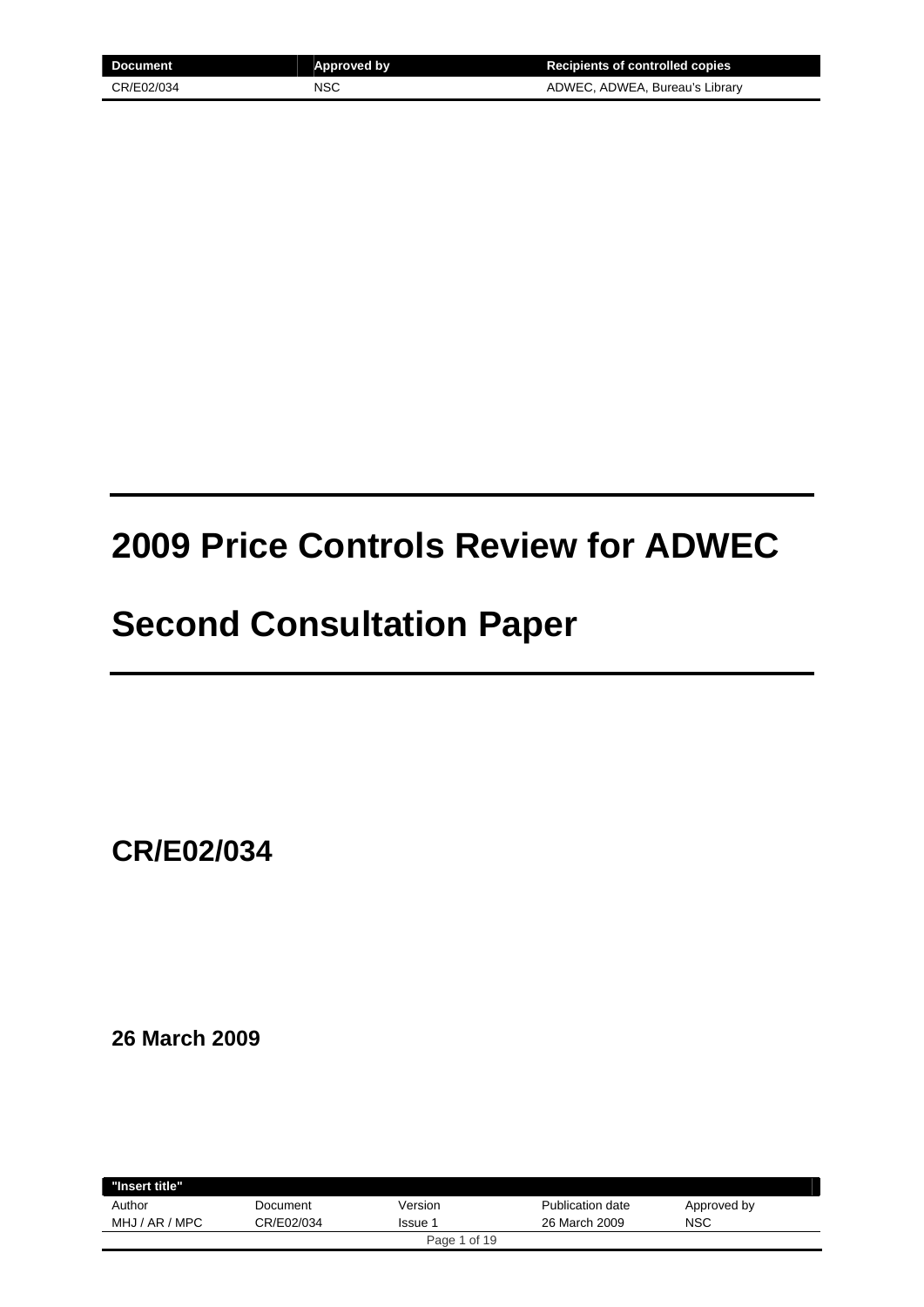# **Contents**

| $\mathbf 1$ . |  |
|---------------|--|
|               |  |
|               |  |
|               |  |
|               |  |
|               |  |
|               |  |
| 2.            |  |
|               |  |
|               |  |
|               |  |
|               |  |
|               |  |
|               |  |
|               |  |
| 3.            |  |
|               |  |
|               |  |
|               |  |
|               |  |
|               |  |

| "Insert title" |            |              |                  |             |
|----------------|------------|--------------|------------------|-------------|
| Author         | Document   | Version      | Publication date | Approved by |
| MHJ / AR / MPC | CR/E02/034 | lssue 1      | 26 March 2009    | <b>NSC</b>  |
|                |            | Page 2 of 19 |                  |             |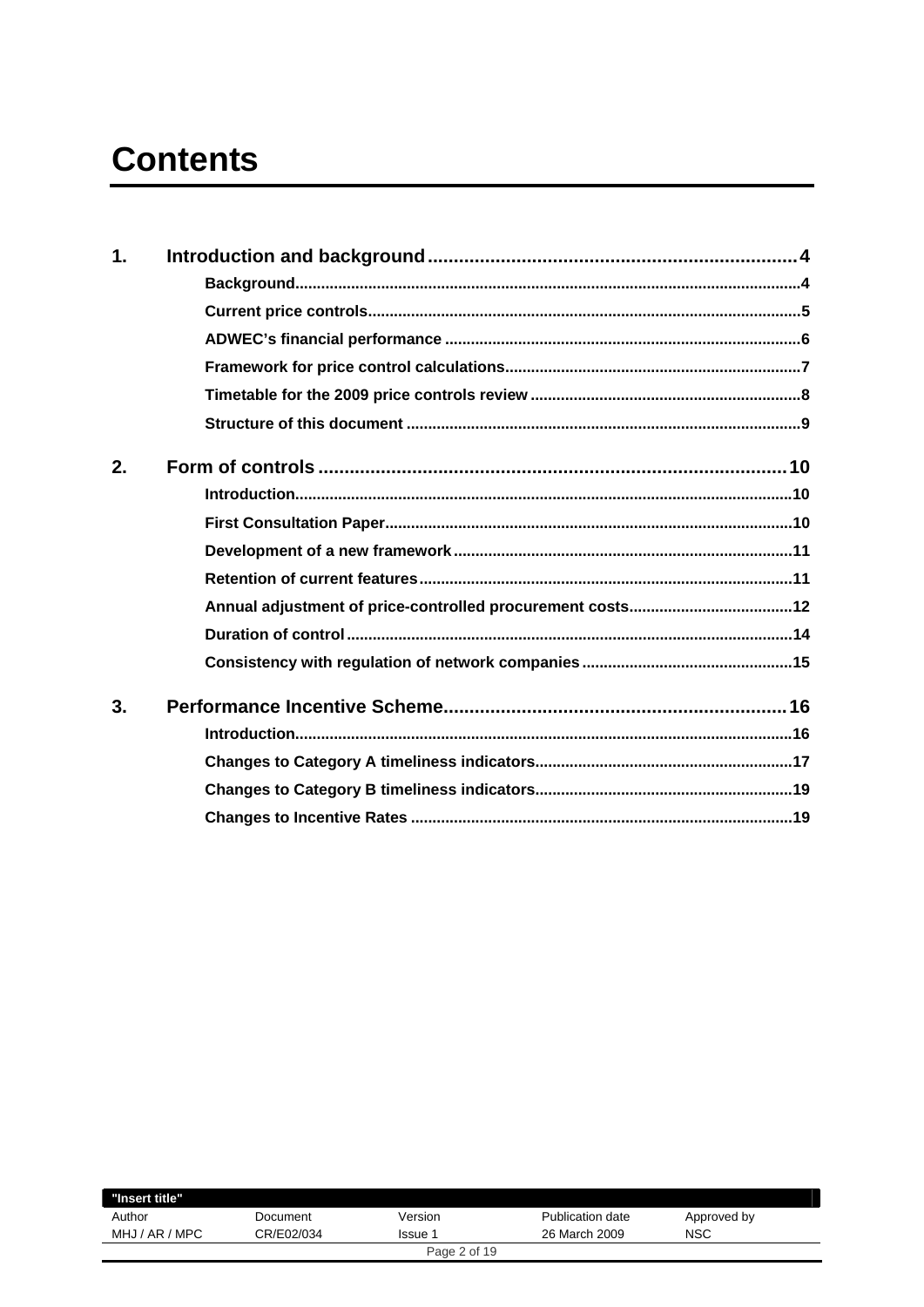# *Foreword*

- 1. In November 2008, the Bureau published the First Consultation Paper to commence a review of the price controls for six electricity, water and wastewater companies operating in the Emirate of Abu Dhabi; namely, AADC, ADDC, ADSSC, ADWEC, RASCO and TRANSCO. The present price controls for these companies are due to expire on 31 December 2009. New price controls (to be termed the "fourth price controls" or "PC4") are therefore required for 2010 onwards.
- 2. In view of the issues and uncertainties specific to ADWEC's business and workload, the First Consultation Paper expressed our intention to subject ADWEC to a different control cycle and structure than the other price-controlled companies and to publish separate documents on the price control review for ADWEC.
- 3. The Bureau received a supportive response from ADWEC to the above approach. This Second Consultation Paper therefore sets out our current thinking on the new price control framework for ADWEC. Under the proposed new framework, the price controls will be set for five years. However, at the end of each year, the pricecontrolled procurement cost for ADWEC for the next year can be re-determined or adjusted for pre-specified criteria.
- 4. We are due to publish Draft Proposals for ADWEC's new price controls in June 2009 and Final Proposals in September 2009. Written responses to the issues raised in this paper should be sent by **7 May 2009** to:

Mark Clifton Director of Economic Regulation Regulation and Supervision Bureau PO Box 32800, Abu Dhabi Fax: 02-6424217 Email: mpclifton@rsb.gov.ae

5. The Bureau proposes to make responses to the consultation exercise publicly available.

## **NICK CARTER DIRECTOR GENERAL**

| "Insert title" |            |              |                  |             |
|----------------|------------|--------------|------------------|-------------|
| Author         | Document   | Version      | Publication date | Approved by |
| MHJ / AR / MPC | CR/E02/034 | Issue 1      | 26 March 2009    | <b>NSC</b>  |
|                |            | Page 3 of 19 |                  |             |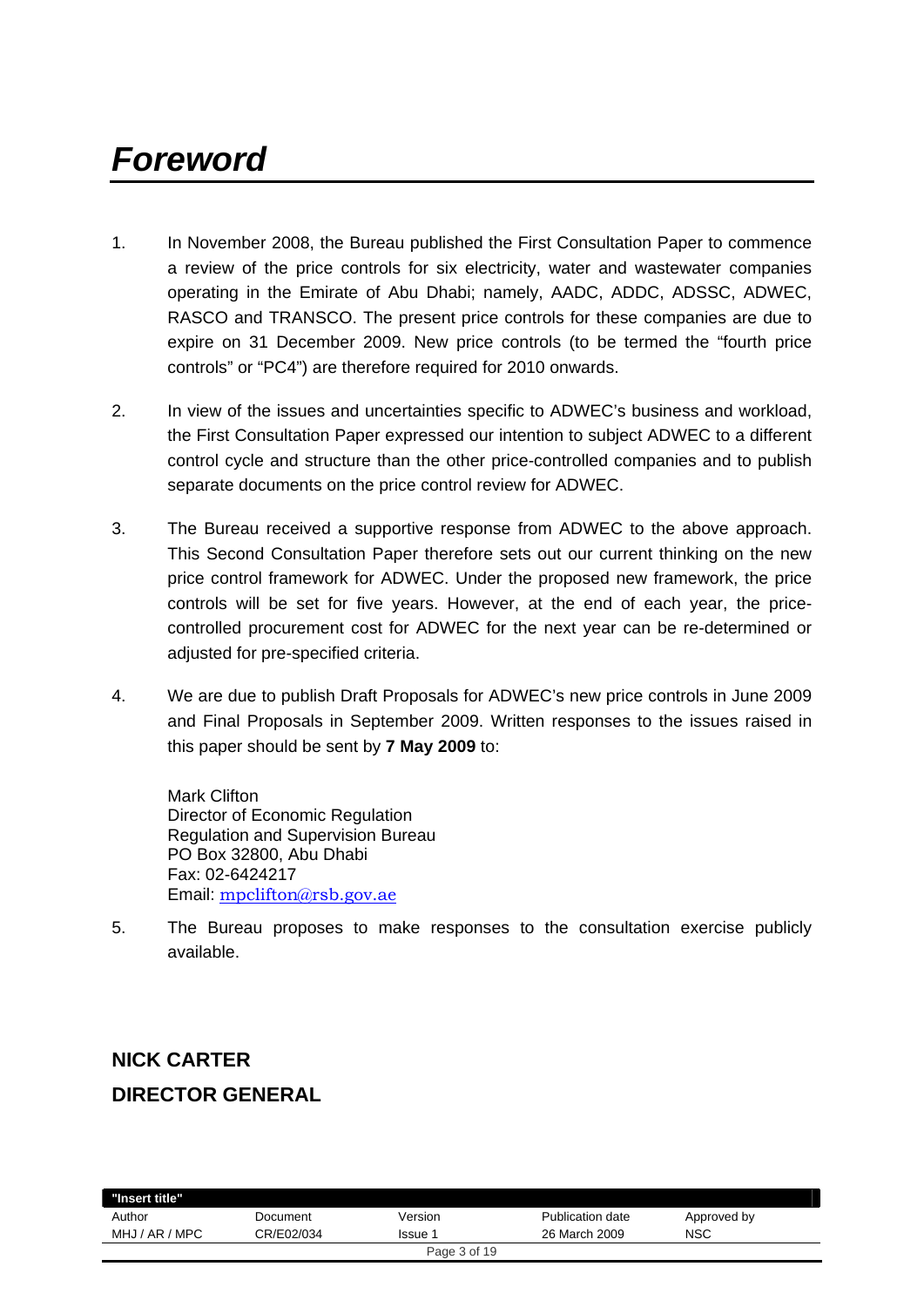## **Background**

- 1.1 The water and electricity sector in the Emirate of Abu Dhabi is characterised by the single-buyer structure whereby ADWEC purchases water and electricity from a number of production companies, both inside and outside the Emirate of Abu Dhabi, under the terms of long-term Power and Water Purchase Agreements (PWPAs). This water and electricity is then sold by ADWEC to AADC and ADDC at Bulk Supply Tariffs (BSTs) (referred to as the "**Licensed Activities**") and to certain utilities outside the Emirate (referred to as the "**Unlicensed Activities**"). ADWEC also procures natural gas for the production companies.
- 1.2 Like other monopoly companies (AADC, ADDC, ADSSC, RASCO and TRANSCO) in the sector, ADWEC is subject to the CPI-X price controls set by the Bureau. These price controls have been reset after 3 or 4 years:
	- (a) The first price controls (PC1) set in 1999 ran for four years (1999-2002);
	- (b) The second price controls (PC2) applied for three years (2003-2005); and
	- (c) The third price controls (PC3) were set in 2005 for four years (2006-2009).
- 1.3 The current or third price controls for ADWEC and the other monopoly companies in the sector are due to expire at end 2009 and require new price controls to be in place to take effect from 1 January 2010. The Bureau therefore published its First Consultation Paper in November 2008 to commence the process to set the new price controls (referred to as the "PC4" controls). Since then, the Bureau has also published a Second Consultation Paper on PC4 for the network companies.
- 1.4 In contrast to other monopoly companies in the sector, ADWEC has a negligible capital base. However, it manages a number of long-term PWPAs with production plants both inside and outside the Emirate of Abu Dhabi. ADWEC handles an annual turnover of about AED 7 billion (in 2008) for its Licensed Activities, which is more than half of the total turnover of the sector. It undertakes two further important work streams each year; namely, preparation of the Bulk Supply Tariff (BST) and Seven-Year Statement (7YS), which have significant implications for the entire sector.
- 1.5 Further, ADWEC deals with the trading of electricity and water with other Emirates in the UAE (with a turnover of about AED 1.5 billion in 2008) and the GCC countries.

| "Insert title" |            |              |                  |             |  |
|----------------|------------|--------------|------------------|-------------|--|
| Author         | Document   | Version      | Publication date | Approved by |  |
| MHJ / AR / MPC | CR/E02/034 | <b>Issue</b> | 26 March 2009    | NSC         |  |
|                |            | Page 4 of 19 |                  |             |  |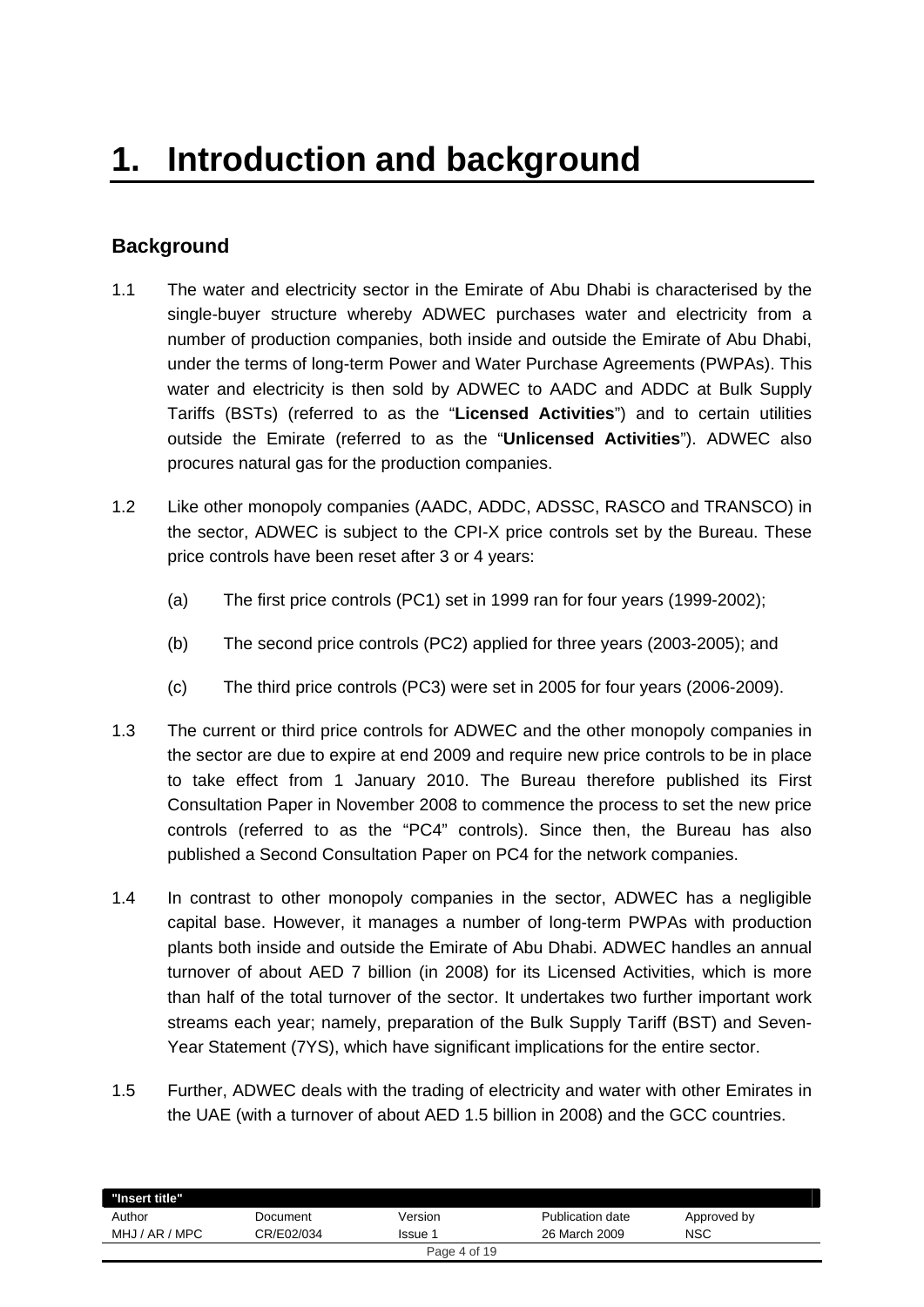1.6 ADWEC's licence defines two separate businesses (water and electricity) for its Licensed Activities. Each year, it produces audited Separate Business Accounts (SBAs) allocating costs and incomes in accordance with the Bureau's guidelines and audited Price Control Returns (PCRs) showing compliance against the price controls.

## **Current price controls**

1.7 The current price controls are in the form of revenue caps, defining Maximum Allowed Revenue (MAR) for ADWEC's Licensed Activities, for each year of the price control duration as follows:

 $MAR = PWPA \text{ costs } + Fuel \text{ costs } + A + Q - K$ 

where:

- (a) **PWPA and fuel costs** are the costs which are pass-through on an actual basis subject to ADWEC's economic purchasing obligation.
- (b) **'A'** is the price-controlled procurement cost in UAE Dirhams (or AED) allowing ADWEC to recover its staff and other operating costs relating to the Licensed Activities. **'A'** is set by the Bureau for the first year of the control period and is then automatically adjusted each year according to the following formula for (i) the UAE Consumer Price Index (CPI) inflation for the previous year and (ii) an 'X' factor (zero to date) set by the Bureau:

 $A_t = A_{t-1} \times (1 + (CPI_t - X) / 100)$ 

- (c) **'Q'** is the revenue adjustment for performance during a year under the Performance Incentive Scheme (PIS), discussed in Section 3 of this paper.
- (d) **'K'** is the correction factor adjusting any over- or under-recovery of revenue in the preceding year.
- 1.8 Presently, there are separate price controls for the water and electricity businesses of ADWEC's Licensed Activities.
- 1.9 While Unlicensed Activities require the Bureau's prior consent (as per ADWEC's licence), these activities are not subject to any price controls by the Bureau and are financially ring-fenced to avoid any cross subsidy from licensed activities.
- 1.10 The following table summarises the price-controlled procurement costs for the recent years:

| "Insert title"    |            |              |                  |             |
|-------------------|------------|--------------|------------------|-------------|
| Author            | Document   | Version      | Publication date | Approved by |
| AR / MPC<br>MHJ / | CR/E02/034 | Issue        | 26 March 2009    | NSC         |
|                   |            | Page 5 of 19 |                  |             |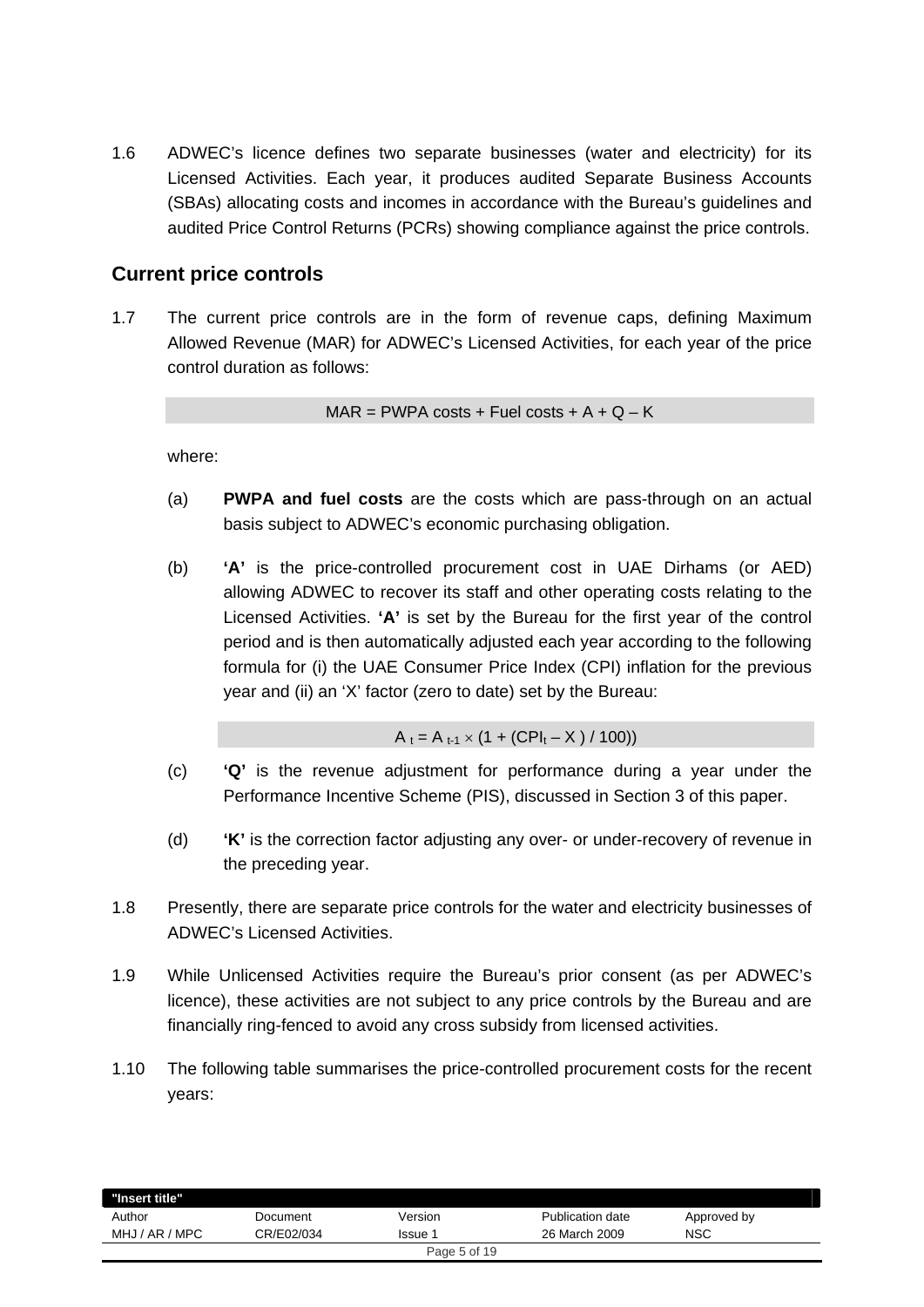| <b>AED millions (nominal prices)</b> | 2003   | 2004   | 2005   | 2006   | 2007   | 2008   | 2009  |
|--------------------------------------|--------|--------|--------|--------|--------|--------|-------|
| UAE CPI (base $2000 = 100$ )         | 109.10 | 114.60 | 121.70 | 133.00 | 147.80 | 164.25 |       |
| <b>UAE CPI Inflation</b>             | 3.12%  | 5.04%  | 6.20%  | 9.29%  | 11.13% | 11.13% |       |
| Electricity procurement cost         |        |        |        | 11.80  | 12.90  | 14.33  | 15.93 |
| Water procurement cost               |        |        |        | 7.56   | 8.26   | 9.18   | 10.20 |
| <b>Total procurement cost</b>        | 10.72  | 11.05  | 11.61  | 19.36  | 21.16  | 23.51  | 26.13 |
| $0 \leq \frac{1}{2}$                 |        |        |        |        |        |        |       |

**Table 1.1: ADWEC's price-controlled procurement cost 'A'** 

Source: Company's audited PCRs. Actual UAE CPI data for 2003-2007 from Ministry of Economy.

Notes: 2008 UAE CPI is as assumed by the Bureau.

## **ADWEC's financial performance**

1.11 In line with the increase in electricity and water demand and production capacity in the sector, ADWEC's revenue (in nominal prices) from the sale of electricity and water to the distribution companies has increased from about AED 2.1 billion in 1999 to about AED 6 billion in 2007 i.e., an average rate of 14.2% per annum (see **Figure 1.1** below).



**Figure 1.1: ADWEC's total BST revenue** 

- 1.12 As the existing price controls allow only a nominal profit element in the procurement cost, the average annual profit from its Licensed Activities from 1999 to 2007 was slightly less than AED 2 million per annum.
- 1.13 As shown in **Table 1.2** below, ADWEC's actual procurement cost (in nominal prices) increased from about AED 9 million in 2003 to over AED 25 million in 2007 i.e., an increase at an average rate of about 29% per annum:

| "Insert title" |            |              |                  |             |
|----------------|------------|--------------|------------------|-------------|
| Author         | Document   | Version      | Publication date | Approved by |
| MHJ / AR / MPC | CR/E02/034 | Issue        | 26 March 2009    | NSC         |
|                |            | Page 6 of 19 |                  |             |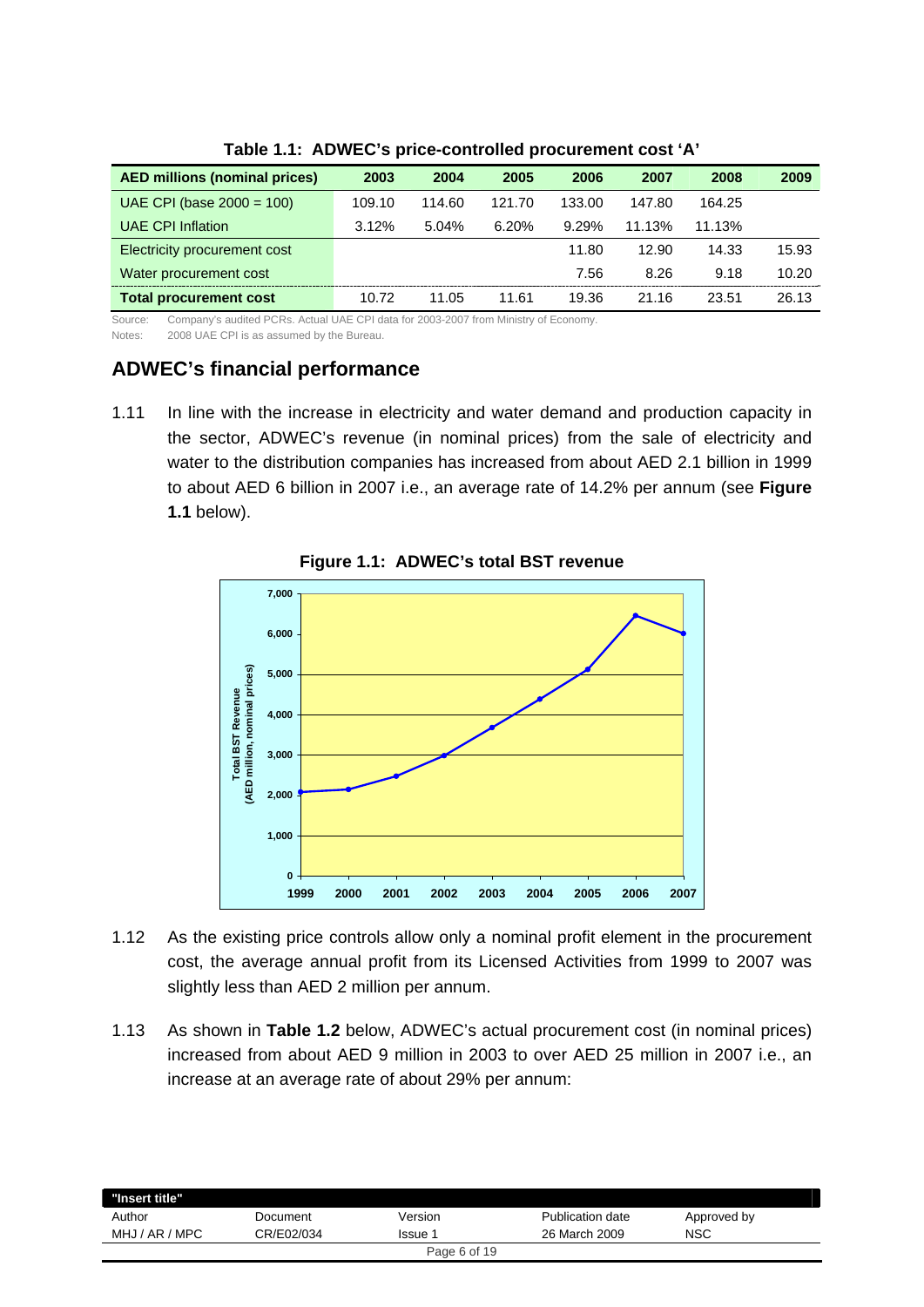| <b>AED millions (nominal prices)</b> | 2003 | 2004 | 2005  | 2006  | 2007  |
|--------------------------------------|------|------|-------|-------|-------|
| Staff costs                          | 6.87 | 6.54 | 7.25  | 7.97  | 11.63 |
| Administrative and other expenses    | 2.20 | 3.22 | 5.90  | 6.86  | 14.01 |
| Depreciation                         | 0.14 | 0.16 | 0.12  | 0.13  | 0.04  |
| Total                                | 9.22 | 9.91 | 13.28 | 14.95 | 25.69 |

**Table 1.2: ADWEC's actual procurement costs (water and electricity combined)** 

Source: Company's audited SBAs.

- 1.14 Recently, each of (a) staff costs and (b) administrative and other expenses contributed equally to ADWEC's actual procurement cost, with depreciation accounting for a very small proportion.
- 1.15 **Figure 1.2** below shows ADWEC's performance on actual procurement cost (water and electricity combined) against the price-controlled procurement cost (i.e., notified value 'A') since 1999:



**Figure 1.2: ADWEC's performance on procurement cost against price controls** 

1.16 The above chart shows that ADWEC has been managing its actual costs quite successfully against the procurement cost allowed under its price controls.

## **Framework for price control calculations**

1.17 Currently, the price controls for ADWEC (and the network companies) are set for a period of 3 to 4 years. At each price control review, the notified value of the pricecontrolled procurement cost "A" for each of ADWEC's water and electricity businesses is determined for the first year of the control period. This notified value "A" is then automatically adjusted each year for actual UAE CPI inflation.

| "Insert title" |            |              |                  |             |
|----------------|------------|--------------|------------------|-------------|
| Author         | Document   | Version      | Publication date | Approved by |
| MHJ / AR / MPC | CR/E02/034 | Issue 1      | 26 March 2009    | <b>NSC</b>  |
|                |            | Page 7 of 19 |                  |             |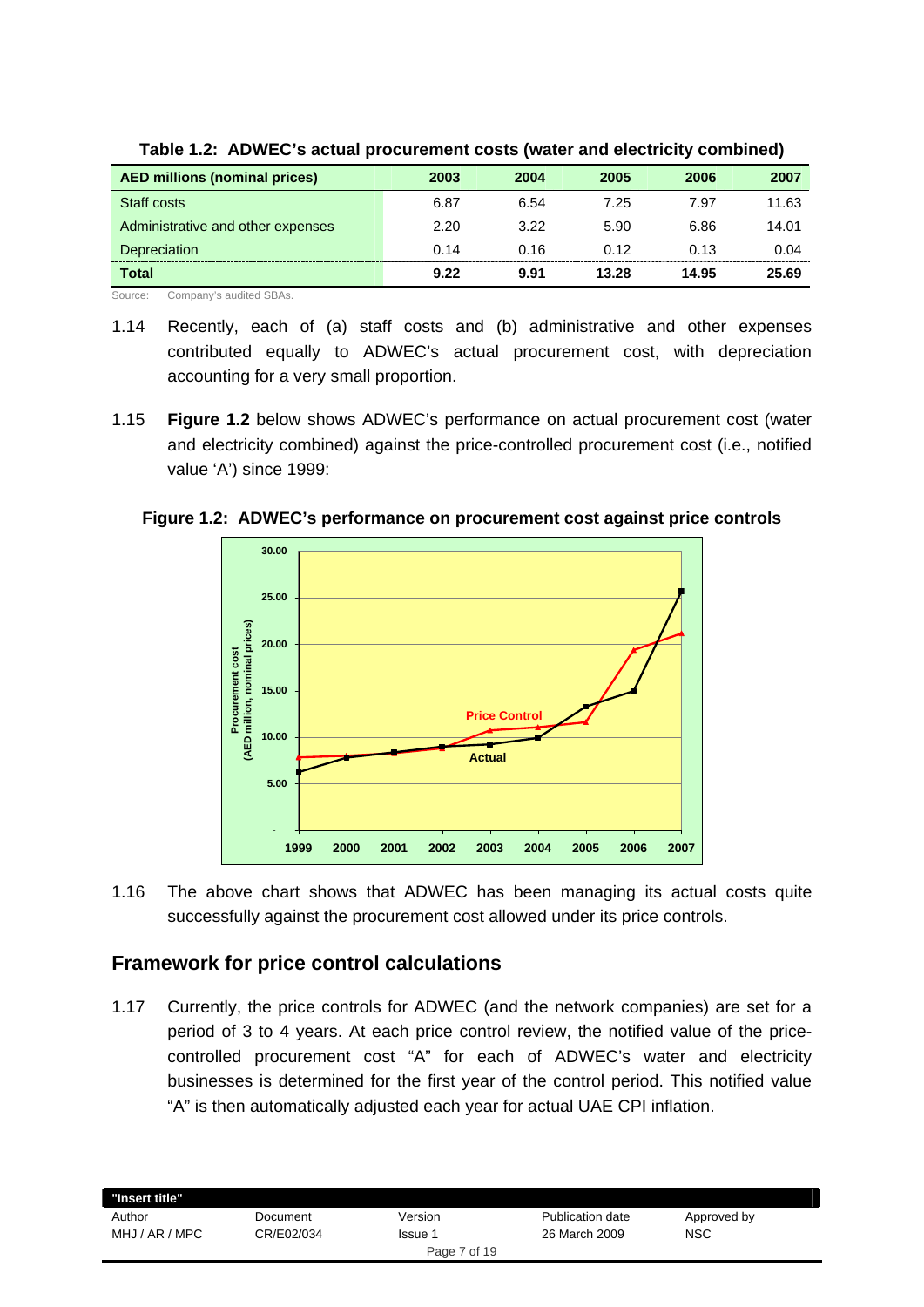- 1.18 The price-controlled procurement cost for each of ADWEC's water and electricity businesses is set to recover reasonable, efficient costs incurred by ADWEC in relation to the Licensed Activities. These costs include operating as well as capital costs such as depreciation. However, the majority of ADWEC's costs relate to the staff salaries and allowances.
- 1.19 Further, the price-controlled procurement cost also includes a nominal profit margin on ADWEC's BST turnover forecast over the control period. At the 2005 price control review, a profit margin of 0.021% was used based on the 5% cost of capital (real, post-tax) estimated for the sector companies.
- 1.20 To determine the price-controlled procurement cost for ADWEC, the Bureau uses a net present value (NPV) approach. Under this approach, the procurement cost required to finance reasonable, efficient operating costs of ADWEC's Licensed Activities (excluding PWPA and fuel costs), along with the allowed profits discussed above, is levelised over the control period to determine a single figure (in real prices) for each of water and electricity businesses.
- 1.21 All calculations are carried out in real terms (i.e., excluding the effect of inflation). For the purpose of these calculations, pass-through costs and K and Q terms are excluded. However, once the notified value 'A' is determined for a control period, incentive rates for Q terms are calculated for the control period.

### **Timetable for the 2009 price controls review**

- 1.22 The First Consultation Paper in November 2008 set out the timetable for the review process that the Bureau intends to undertake to set the PC4 controls for ADWEC and the network companies.
- 1.23 **Table 1.2** below sets out the timetable for the remainder of the review for ADWEC. This timetable allows a six-week period for ADWEC to respond to the Bureau's consultation papers:

| <b>Approximate Date</b> | Task                                               |
|-------------------------|----------------------------------------------------|
| 26 March 2009           | Bureau published this Second Consultation Paper    |
| 7 May 2009              | ADWEC to respond to Second Consultation Paper      |
| 15 June 2009            | Bureau to publish Draft Proposals                  |
| 30 June 2009            | ADWEC to submit Audited Separate Business Accounts |
| 30 July 2009            | ADWEC to respond to Draft Proposals                |
| 15 September 2009       | Bureau to publish <i>Final Proposals</i>           |

|  | Table 1.3: Timetable for 2009 Price Controls Review |  |  |  |
|--|-----------------------------------------------------|--|--|--|
|  |                                                     |  |  |  |

| "Insert title" |            |              |                  |             |
|----------------|------------|--------------|------------------|-------------|
| Author         | Document   | Version      | Publication date | Approved by |
| MHJ / AR / MPC | CR/E02/034 | lssue 1      | 26 March 2009    | <b>NSC</b>  |
|                |            | Page 8 of 19 |                  |             |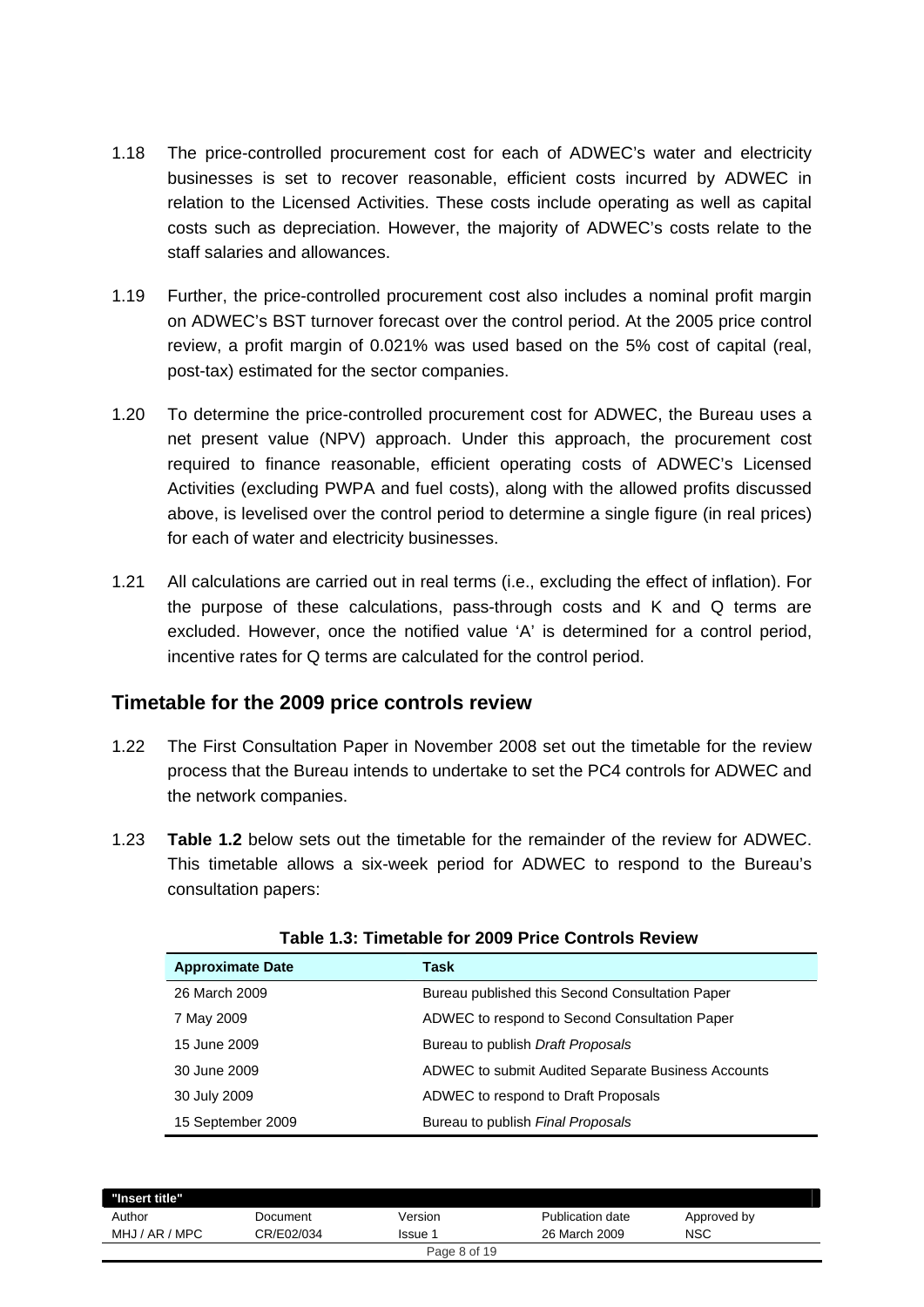## **Structure of this document**

- 1.24 The remainder of this document is structured as follows:
	- (a) **Section 2** discusses the form of the new controls including their type, structure, scope, duration and future review process;
	- (b) **Section 3** considers possible changes to the design of the existing PIS scheme for the new controls.
- 1.25 The paper does not discuss the level of costs to be recovered in the controls in detail. This will be considered further once the structure of controls is developed following the consideration of the responses to this paper.

| "Insert title"    |            |              |                         |             |
|-------------------|------------|--------------|-------------------------|-------------|
| Author            | Document   | Version      | <b>Publication date</b> | Approved by |
| AR / MPC<br>MHJ / | CR/E02/034 | Issue        | 26 March 2009           | NSC         |
|                   |            | Page 9 of 19 |                         |             |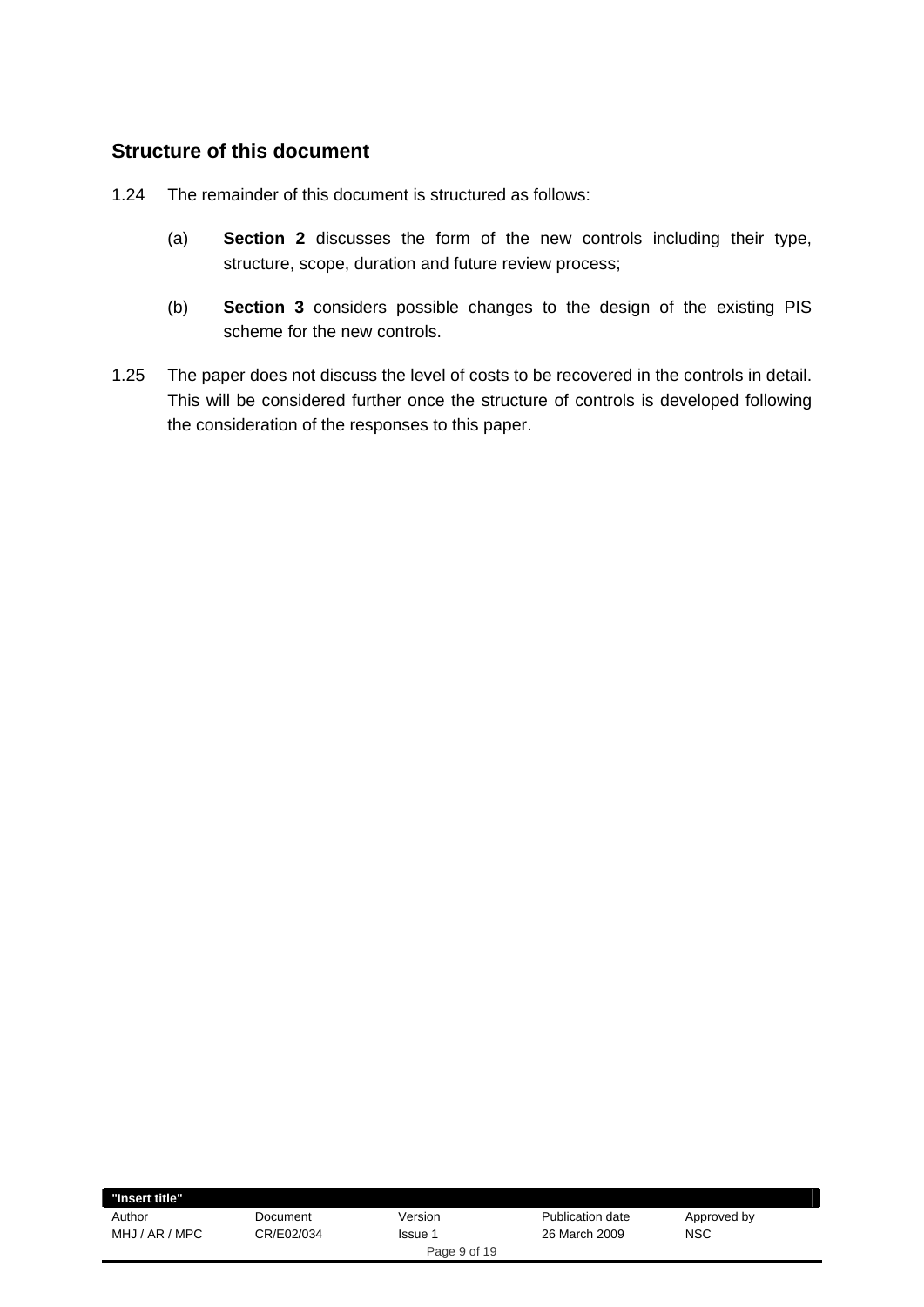## **Introduction**

- 2.1 This Section 2 sets out the considerations given in the First Consultation Paper for the restructuring of ADWEC's price controls and the Bureau's current thinking on the development of the new structure of these price controls.
- 2.2 The Bureau has recently (19 March) published a Second Consultation Paper on PC4 controls for the network companies. This paper is referred to, where appropriate, and is available on the Bureau's website (www.rsb.gov.ae).

## **First Consultation Paper**

- 2.3 The First Consultation Paper described ADWEC's procurement business as different in nature to that of the network companies. ADWEC does not have the financial capability to manage uncertainties and risks such as those arising due to:
	- (a) a small capital base;
	- (b) large cash flows with production and distribution companies;
	- (c) potential contractual issues relating to 'change in law' and liquidated damages payable by or to the production companies;
	- (d) responsibility for forecasting, planning and procurement of production capacities having significant impact on the rest of the sector;
	- (e) major changes in workload and staff requirements from time to time relative to the size of its business; and
	- (f) trading with other Emirates or countries.
- 2.4 The paper therefore considered it to be appropriate for ADWEC to have a more flexible control period than the network companies. This may require the Bureau to set price controls for ADWEC for a set period and review them from time to time (even annually) if the circumstances warrant.
- 2.5 For example, the price controls for ADWEC may be adjusted (through additional cost allowance in price-controlled procurement costs) each year if ADWEC requires additional staff or consultancy costs to fulfil its statutory obligations, subject to the Bureau's approval. Conversely, ADWEC's failure to prepare, for example, the BST

| "Insert title" |            |               |                  |             |
|----------------|------------|---------------|------------------|-------------|
| Author         | Document   | Version       | Publication date | Approved by |
| MHJ / AR / MPC | CR/E02/034 | Issue 1       | 26 March 2009    | <b>NSC</b>  |
|                |            | Page 10 of 19 |                  |             |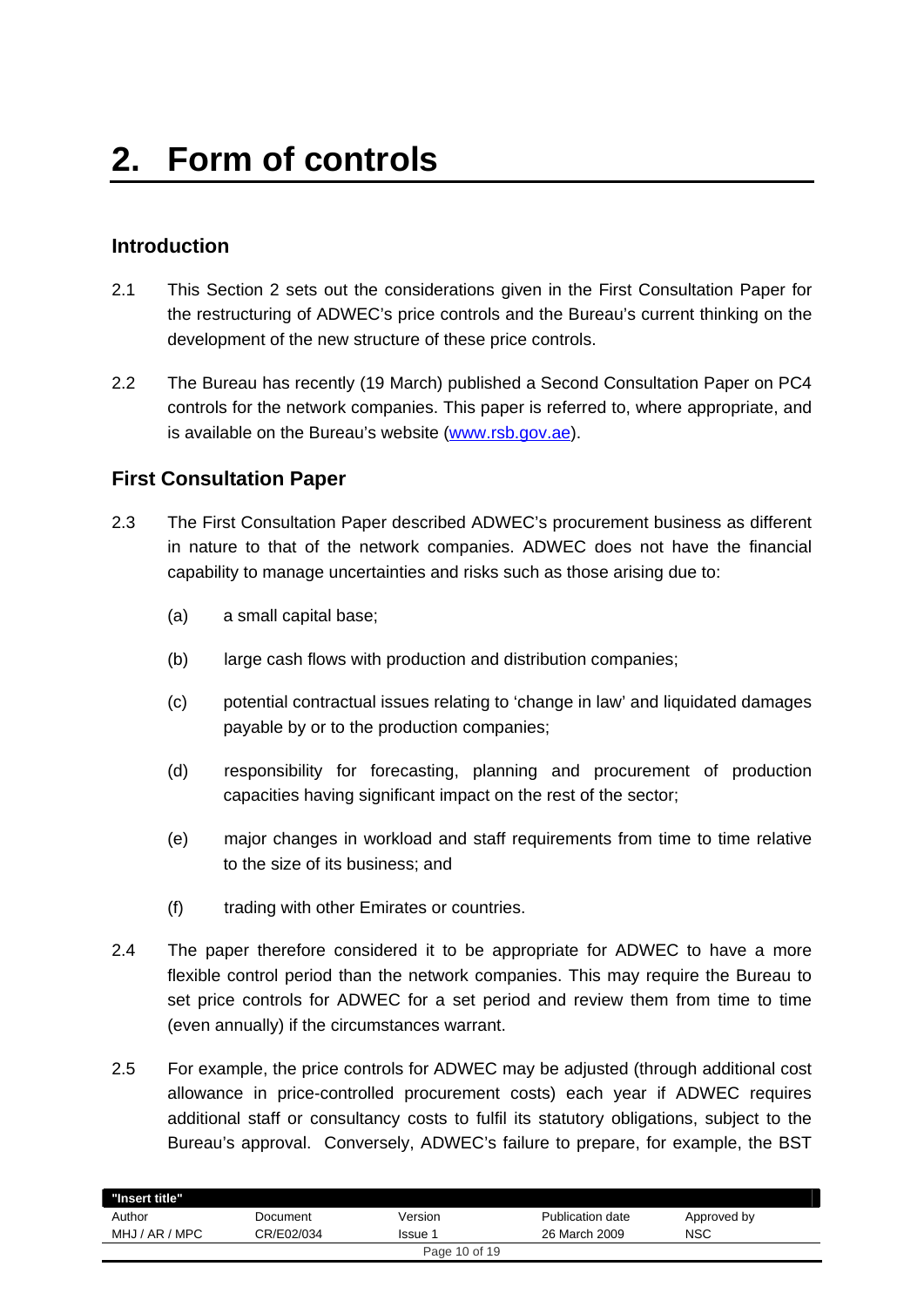charges leaflet or seven-year planning statement in a satisfactory form or timely manner as required by its licence, may be reflected in a downward adjustment to its price-controlled procurement costs.

- 2.6 The paper suggested that the main structure of the MAR formula for ADWEC may remain the same as at present (see Section 1). However, the notified value "A" can be adjusted on an annual basis to reflect ADWEC's performance or requirements – rather than CPI adjustment only as at present.
- 2.7 The paper therefore expressed the Bureau's thinking to restructure the price controls for ADWEC so as to make them more flexible to cater for uncertainties in, and performance of, its obligations.

#### **Development of a new framework**

2.8 In view of the above, the Bureau is considering the introduction of a new framework for ADWEC's price controls, which retains the current structure and periodic review of the price controls, but allows annual adjustment of the price-controlled procurement costs in certain circumstances. The retained features of the existing framework and the proposed annual adjustments are both discussed below in detail.

#### **Retention of current features**

- 2.9 Under the new framework, the Bureau intends to retain the following elements of the current framework for ADWEC's price controls, given their desirable features and their consistency over time and among sector companies:
	- (a) Current MAR formula structure;
	- (b) Current pass-through treatment of PWPA and fuel costs;
	- (c) Current separation of controls between water and electricity businesses;
	- (d) Current scope of controls (i.e., covering only the Licensed Activities);
	- (e) Current PIS, with necessary changes discussed in Section 3;
	- (f) Current scope of price-controlled procurement costs to cover staff costs, depreciation, administrative expenses, and a nominal profit element;
	- (g) Current periodic review to reset the price-controlled procurement costs for a control period (3 to 5 years); and
	- (h) Current automatic annual CPI-X indexation of such costs.

| "Insert title" |            |               |                  |             |
|----------------|------------|---------------|------------------|-------------|
| Author         | Document   | Version       | Publication date | Approved by |
| MHJ / AR / MPC | CR/E02/034 | Issue 1       | 26 March 2009    | <b>NSC</b>  |
|                |            | Page 11 of 19 |                  |             |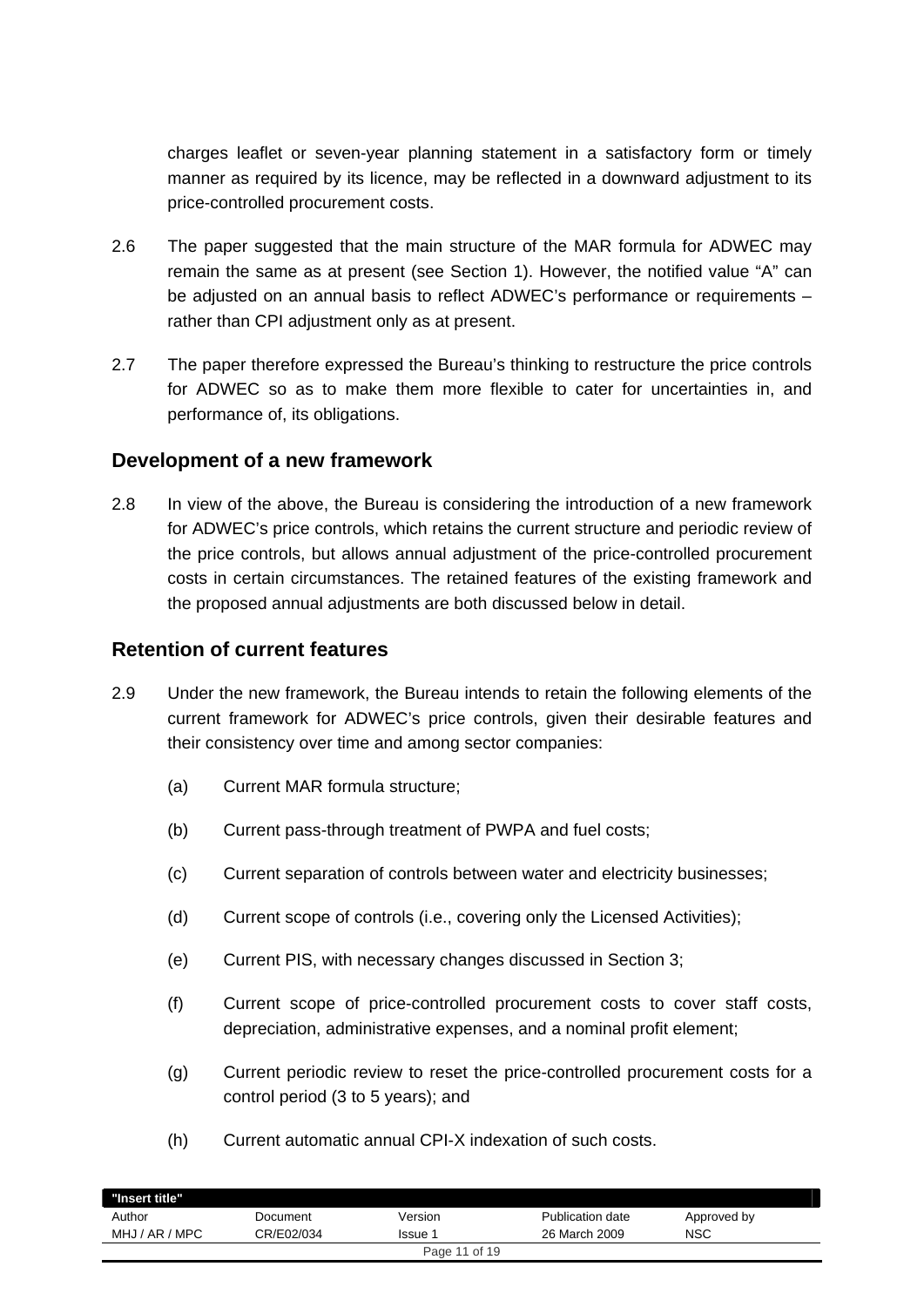## **Annual adjustment of price-controlled procurement costs**

- 2.10 Under the existing framework, the price-controlled procurement cost once set for a control period (3-5 years) is adjusted annually for CPI-X only. Our current thinking is that under the new framework, at the end of each year during the new control period (commencing from 2010), the price-controlled procurement costs for the following year can be re-determined or adjusted for three main reasons:
	- (a) Deviation from actual procurement costs;
	- (b) New workload or obligations approved by the Bureau; and
	- (c) Performance on important obligations.
- 2.11 These adjustments would apply only on a forward-looking basis rather than retrospectively to the previous year. Further, these adjustments will be considered and applied separately for ADWEC's water and electricity businesses and relate only to its Licensed Activities.
- 2.12 The Bureau's approach is to develop pre-specified criteria for each of these adjustments to reduce regulatory risks for ADWEC and is explained below:

#### *Annual adjustment for deviation from actual procurement costs*

- 2.13 This adjustment will apply only if ADWEC's actual audited procurement costs for a year are higher or lower than its price-controlled procurement cost for that year by more than 10%. In such an event, the price-controlled procurement cost *applicable otherwise* for the following year will be adjusted upward or downward by 10%. The price controlled procurement cost applicable otherwise would mean the pricecontrolled procurement cost as adjusted by CPI-X indexation but before other annual adjustments.
- 2.14 This adjustment mechanism will have a number of advantages:
	- (a) It will reduce cost increase risks for ADWEC (which has a small capital base) arising from factors outside of its control.
	- (b) It will provide incentives for ADWEC to reduce its procurement costs by allowing it to retain any cost reduction up to 10% of its price-controlled procurement costs.
	- (c) However, it will still limit the increase in the price-controlled procurement costs up to 10% a year.

| "Insert title" |            |               |                  |             |  |
|----------------|------------|---------------|------------------|-------------|--|
| Author         | Document   | Version       | Publication date | Approved by |  |
| MHJ / AR / MPC | CR/E02/034 | Issue 1       | 26 March 2009    | NSC         |  |
|                |            | Page 12 of 19 |                  |             |  |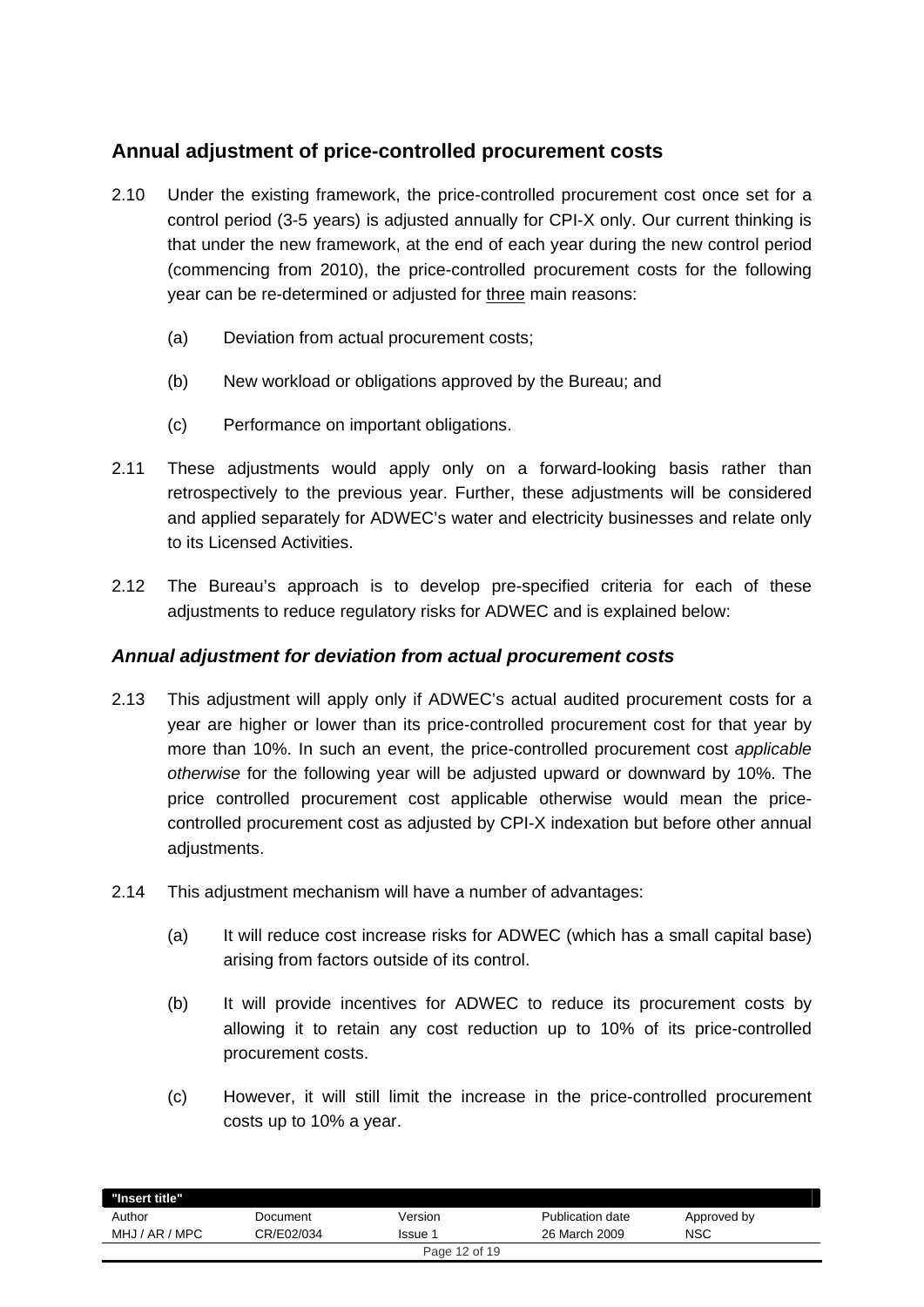- 2.15 For this annual adjustment, the actual audited procurement cost will comprise the following expenses from audited income statement for the water or electricity business (as the case may be) of the Licensed Activities:
	- (a) Staff costs;
	- (b) Depreciation; and
	- (c) Administrative and other expenses.

#### *Annual adjustment for new workload or obligations*

2.16 This upward adjustment will apply if ADWEC can demonstrate satisfactorily the need for a significant increase in its procurement costs for a year due to new obligations.

#### *Annual adjustment for performance on important obligations*

- 2.17 Currently, timely submissions of the BST and 7YS are PIS Category B indicators for ADWEC (see Section 3). This means that ADWEC's performance on these indicators over a control period could result in a positive or negative financial adjustment to its price-controlled procurement costs at the future price control review.
- 2.18 We are now proposing a potential annual adjustment to the price-controlled procurement costs for ADWEC's performance on the timely and complete submission and approval of BST and 7YS each year. If the BST or 7YS is not approved by the Bureau by a pre-specified target date, the price-controlled procurement cost for each of ADWEC's water and electricity businesses for the following year will be adjusted downward by, say, 5% in each case.
- 2.19 This annual adjustment mechanism will provide stronger incentives for ADWEC to perform satisfactorily on these two important licence obligations than the present Category B indicator-related financial adjustment at the next price control review. As the price-controlled procurement costs are set to fund the performance of these obligations, it seems only reasonable that a failure to perform on them should take away some of the allotted funds.
- 2.20 Given the above, we have set the following target dates for the Bureau's approval of these statements:
	- (a) 17 December of each year for the following year's BST, in accordance with the requirements of Law No.(2) of 1998 (Article 38) and Condition 12 of ADWEC's licence; and

| "Insert title" |            |               |                  |             |
|----------------|------------|---------------|------------------|-------------|
| Author         | Document   | Version       | Publication date | Approved by |
| MHJ / AR / MPC | CR/E02/034 | Issue 1       | 26 March 2009    | <b>NSC</b>  |
|                |            | Page 13 of 19 |                  |             |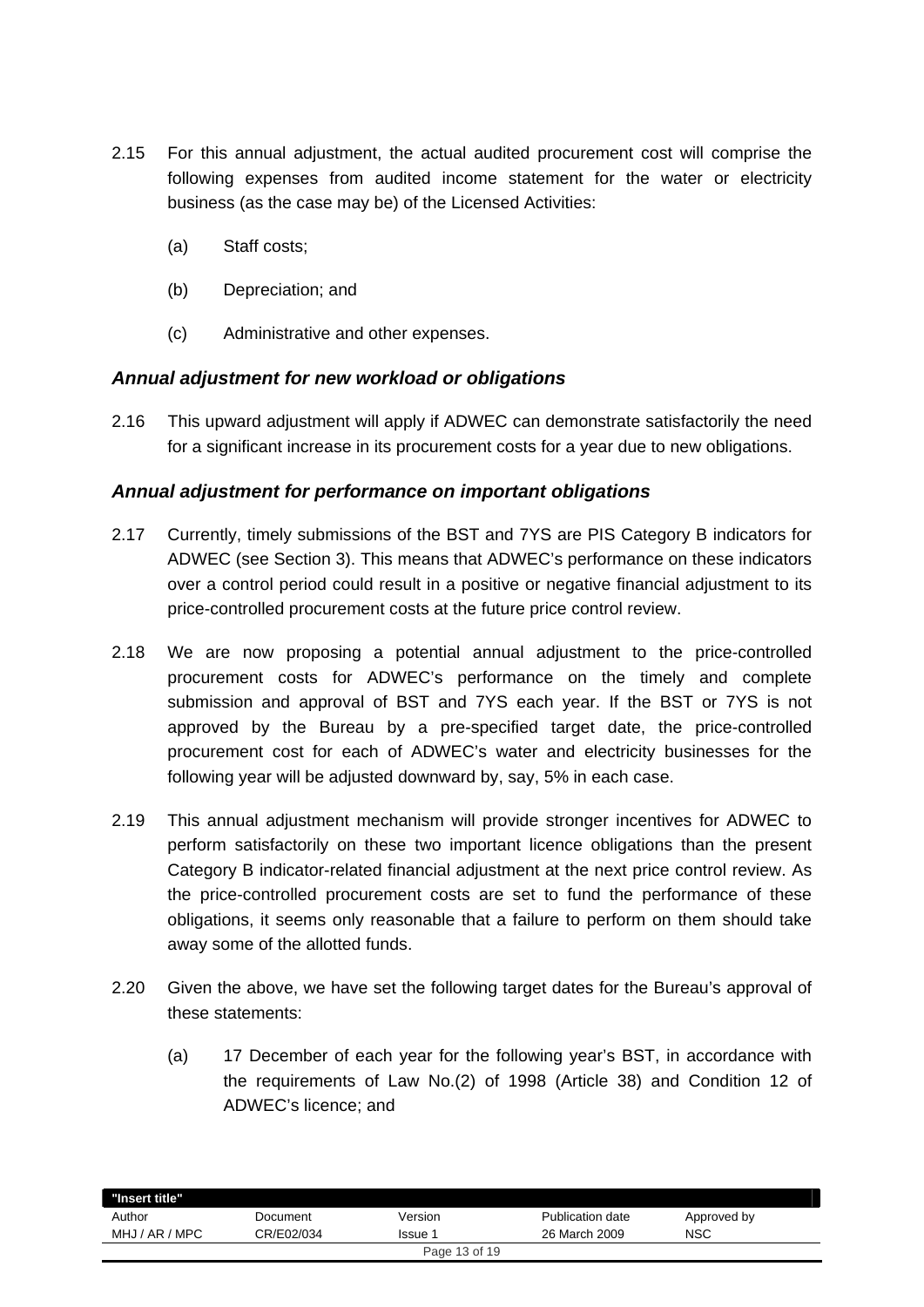- (b) 30 April of each year for the current year's 7YS, in line with the recent discussions between the Bureau and sector companies (including ADWEC) and in line with the target dates being proposed for the network companies for the PC4 period (refer to the Second Consultation Paper on PC4 for network companies).
- 2.21 ADWEC can agree with the Bureau a timetable to be followed for the submission of the draft BST leaflet and draft 7YS statement, for our review and comments on such drafts, and submission of the final draft leaflet/statement addressing such comments.

#### *Timing of annual adjustments*

- 2.22 The annual adjustments to the price-controlled procurement costs for a year should be finalised as soon as the relevant information becomes available to enable ADWEC to plan accordingly. However, since actual audited procurement costs for the previous year will only be known when the audited SBAs are available (which under the new proposed PIS Category A indicator will be due by 30 April of the following year – see Section 3), the adjustment for deviation from actual audited costs cannot be finalised until, say, 31 May of the current year (for which the adjusted price-controlled procurement costs need to be determined).
- 2.23 The table below shows an appropriate timetable for these adjustments:

| Annual adjustment to procurement cost for year 't+1'      | <b>Finalisation by</b>  |
|-----------------------------------------------------------|-------------------------|
| Annual adjustment for deviation from actual audited costs | 31 May of year 't+1'    |
| Annual adjustment for new obligations or workloads        | 31 March of year 't+1'  |
| Annual adjustment for performance on BST                  | 31 December of year 't' |
| Annual adjustment for performance on 7YS                  | 31 May of year 't'      |
| <b>Total annual adjustment</b>                            | 31 May of year 't+1'    |

#### **Table 2.1: Proposed timetable for annual adjustments**

Notes: BST = Bulk Supply Tariff; 7YS = Seven Year Statement

### **Duration of control**

2.24 In theory, the new framework for ADWEC's price controls can apply indefinitely. However, the Bureau believes that a periodic review of the price controls, as at present, is required to improve the framework based on the experience over a period and to reset the price-controlled procurement costs based on the latest information or efficient benchmarks. This would allow the Bureau and ADWEC to address any uncertainties faced by ADWEC and to incorporate adjustments which may become permanent and would better therefore be reflected in the framework rather than be addressed through annual adjustments in future.

| "Insert title" |            |               |                  |             |
|----------------|------------|---------------|------------------|-------------|
| Author         | Document   | Version       | Publication date | Approved by |
| MHJ / AR / MPC | CR/E02/034 | lssue 1       | 26 March 2009    | NSC         |
|                |            | Page 14 of 19 |                  |             |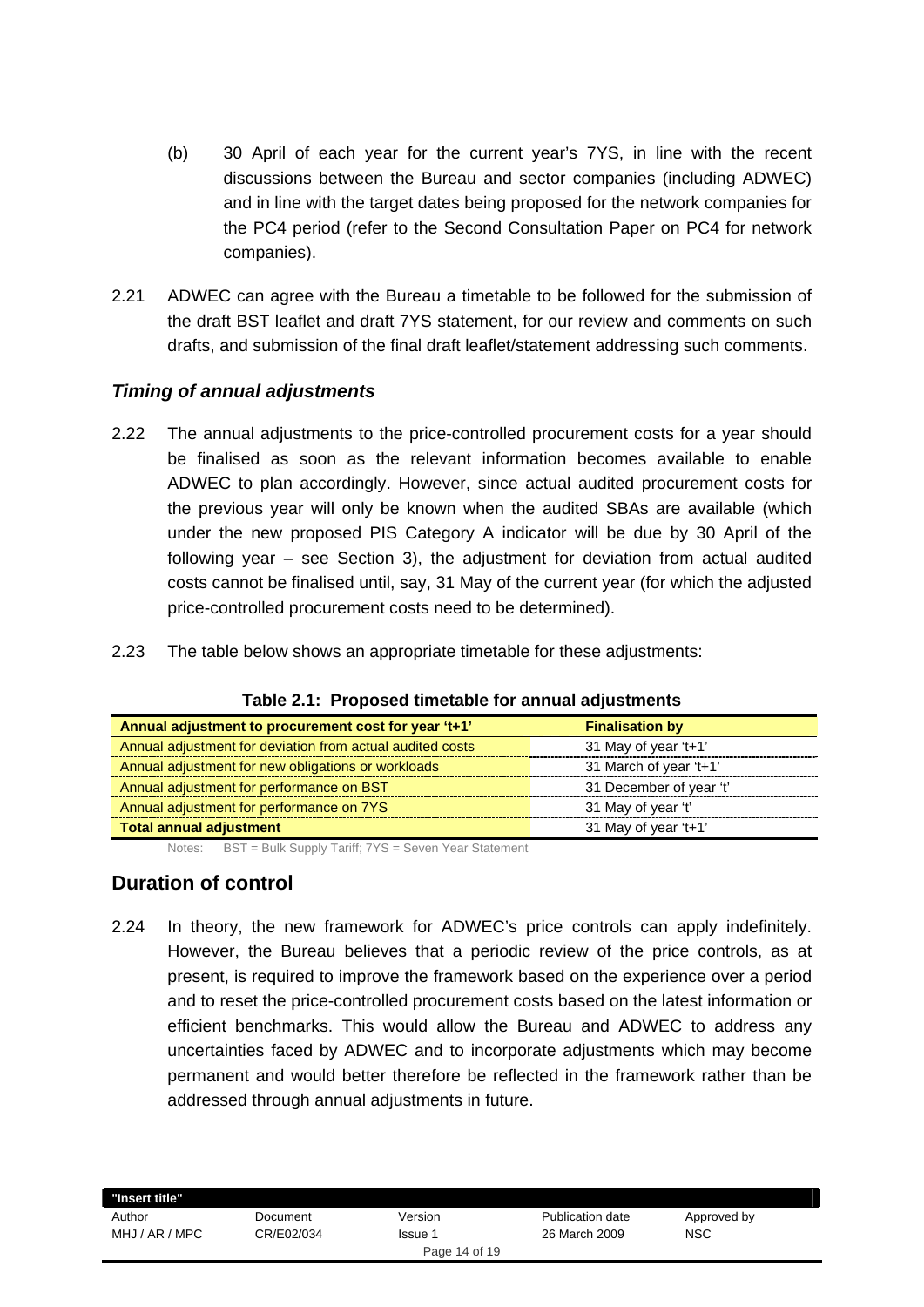- 2.25 In view of the above, the Bureau's current thinking is to set the new price controls for 5 years commencing from 1 January 2010 (i.e., from 2010 to 2014). The next price control review for ADWEC will therefore be undertaken in 2014 to set the price controls for 2015 onwards.
- 2.26 Currently, as stated in the Second Consultation Paper on PC4 for the network companies, the Bureau is considering a 4-year control duration (2010-2013) for the network companies with the next review for them due in 2013.
- 2.27 The above suggestion for ADWEC's price control period (2010-2014) would therefore subject ADWEC to a different price control cycle than the network companies, thereby allowing greater focus on the issues specific to ADWEC's businesses.

### **Consistency with regulation of network companies**

- 2.28 While this price control review for ADWEC is being undertaken separately to that for the network companies to adequately address the issues specific to ADWEC, we intend to apply a consistent approach to the common issues faced by ADWEC and the network companies.
- 2.29 This approach is reflected in the discussions and considerations in this paper and the Second Consultation Paper on PC4 for network companies. For example:
	- (a) All the companies will remain subject to CPI-X regulation through revenue caps, and to the PIS.
	- (b) The annual adjustment mechanism proposed for ADWEC is similar to the Price Control Re-Opening Mechanism (PCROM) being considered for the network companies to allow re-opening of the price controls between the price control reviews. However, in contrast to the annual mechanism for ADWEC, the PCROM for network companies is not an automatic annual mechanism.
	- (c) Similar to the annual automatic incentive for ADWEC's 7YS submission (as explained above), the timeliness of network companies' performance on their respective Five-Year Planning Statements is being introduced as a new PIS Category A indicator with annual automatic incentives.
	- (d) The Bureau's suggestions on target dates and bonuses for PIS Category A indicators for ADWEC (discussed in Section 3) are the same as those proposed for the network companies.

| "Insert title" |            |                |                  |             |
|----------------|------------|----------------|------------------|-------------|
| Author         | Document   | Version        | Publication date | Approved by |
| MHJ / AR / MPC | CR/E02/034 | <b>Issue 1</b> | 26 March 2009    | <b>NSC</b>  |
|                |            | Page 15 of 19  |                  |             |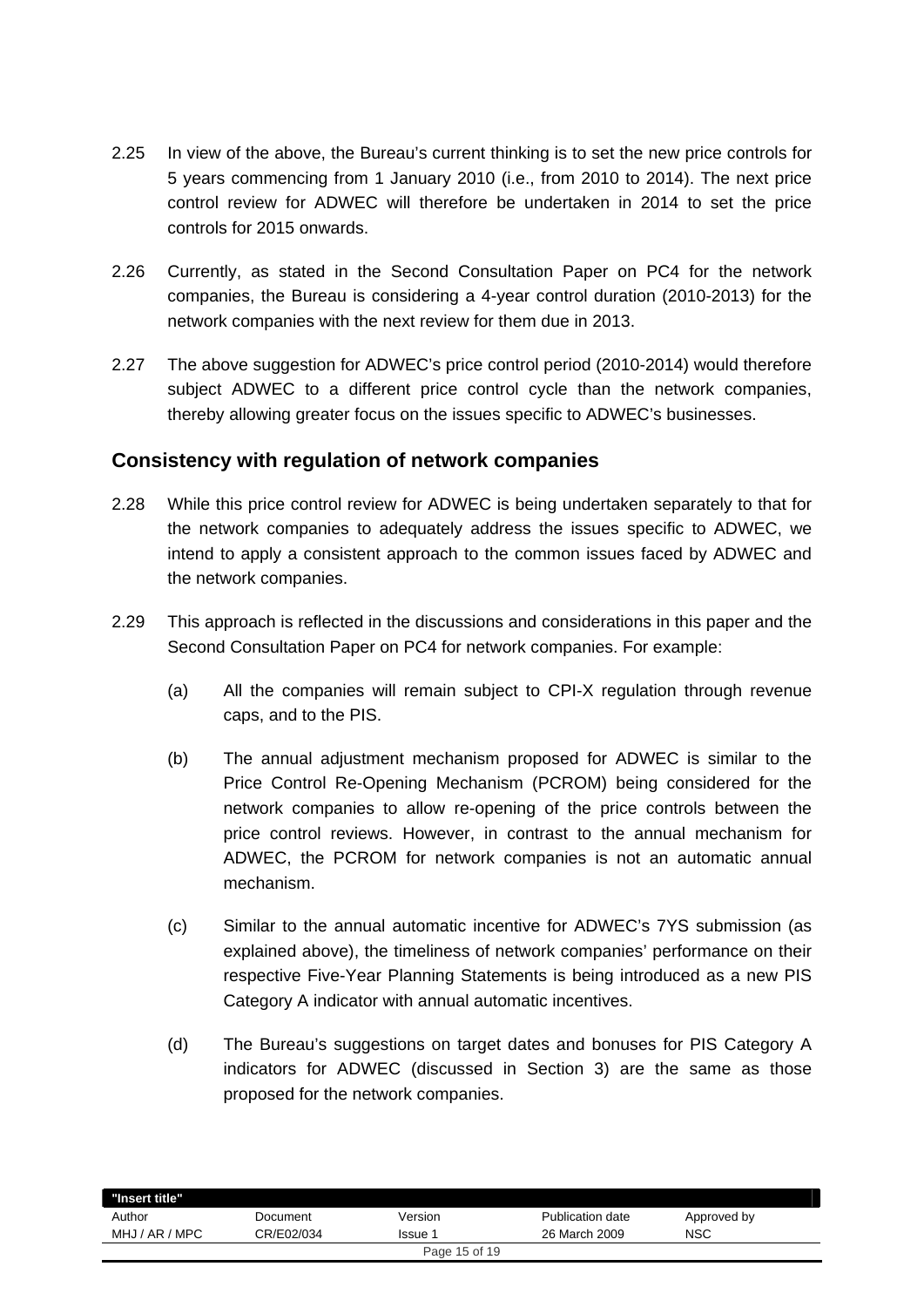## **Introduction**

- 3.1 As for the network companies, the current Performance Incentive Scheme (PIS) for both water and electricity businesses of ADWEC has two types of performance indicators:
	- (a) Category A indicators (listed below) with precise definitions, targets and incentive rates, and an automatic annual revenue adjustment for performance via a term "Q" in the MAR formulae, subject to an overall cap at 4% of pricecontrolled procurement cost "A" each year; and
	- (b) Category B indicators, less precisely defined but subject to a possible financial adjustment at the following review for exceptionally good or poor performance, subject to an overall cap at 2% of price-controlled procurement cost "A" each year.
- 3.2 **Table 3.1** below lists the current Category A indicators for ADWEC along with the performance targets and incentive rates:

|                    | <b>Category A indicator</b>      | <b>Performance target</b> | <b>Incentive Rate</b> |
|--------------------|----------------------------------|---------------------------|-----------------------|
| <b>Electricity</b> | <b>Timeliness of Audited SBA</b> | 30 June                   | 20,000 AED/month      |
|                    | Timeliness of Audited PCR        | 31 March                  | 20,000 AED/month      |
|                    | Timeliness of AIS                | 30 September              | 60,000 AED/month      |
|                    | Accuracy of Peak Demand Forecast | $+/-100$ MW               | 1,000 AED/MW error    |
| <b>Water</b>       | Timeliness of Audited SBA        | 30 June                   | 13,000 AED/month      |
|                    | Timeliness of Audited PCR        | 31 March                  | 13,000 AED/month      |
|                    | Timeliness of AIS                | 30 September              | 39,000 AED/month      |
|                    | Accuracy of Peak Demand Forecast | $+/-20$ MIGD              | 4,000 AED/MIGD error  |

**Table 3.1: Current Category A Indicators for ADWEC** 

Notes: SBAs = Separate Business Accounts; PCR = Price Control Return; AIS = Annual Information Submission

Notes: The incentive rates were set at the same levels for SBAs, PCRs and AIS at the 2005 price controls review. The Bureau and ADWEC have however subsequently agreed to triple the incentive rates for AIS submissions to reflect the cost associated with their preparation and audit.

3.3 **Figure 3.1** below shows ADWEC's performance on PIS Category A indicators in terms of total bonuses and penalties it has received since the introduction of the PIS. Overall, ADWEC has earned more bonuses than penalties and is expected to continue performing well on the existing indicators in the years to come.

| "Insert title" |            |               |                  |             |
|----------------|------------|---------------|------------------|-------------|
| Author         | Document   | Version       | Publication date | Approved by |
| MHJ / AR / MPC | CR/E02/034 | Issue 1       | 26 March 2009    | NSC         |
|                |            | Page 16 of 19 |                  |             |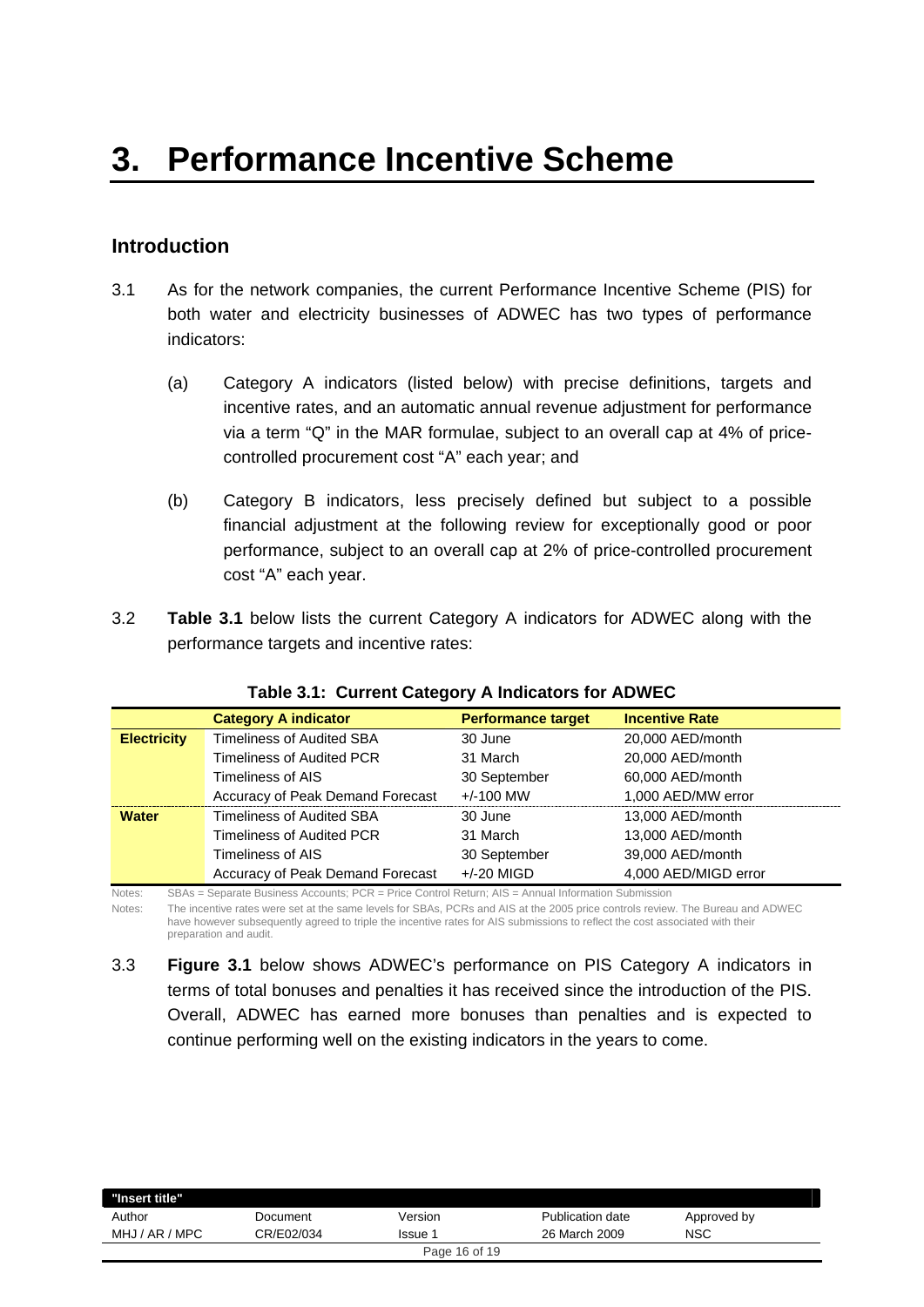

**Figure 3.1: ADWEC's performance on PIS Category A indicators** 

3.4 **Table 3.2** below lists the current Category B indicators for ADWEC:

| Table 3.2: Current Category B Indicators for ADWEC |  |  |  |
|----------------------------------------------------|--|--|--|
|----------------------------------------------------|--|--|--|

| <b>Category B Indicator</b>              |
|------------------------------------------|
| <b>Generation Security Standard</b>      |
| <b>Desalination Security Standard</b>    |
| Interim profit & loss account timeliness |
| Seven-Year Planning Statement timeliness |
| <b>BST</b> timeliness                    |

3.5 Given the positive results that the PIS has achieved in terms of improving sector companies' performance on the targeted measures, we are currently minded to retain the PIS for all monopoly companies. However, we are considering a number of changes to the current PIS for ADWEC, each of which is discussed below. Some of these changes are necessary in view of the new framework being considered for ADWEC's price controls discussed in Section 2. Other changes are in line with those being proposed for the network companies for their PC4 controls.

## **Changes to Category A timeliness indicators**

#### *PIS bonuses for timeliness indicators*

3.6 The submissions of audited PCRs, audited SBAs and the AIS are requirements of the companies' licences irrespective of the PIS. They were first introduced as the PIS indicators at the 2002 price controls review in view of the unavailability of audited accounts and PCRs for any year since 1999. This introduction has served its purpose, as the companies have put in place the required systems and now submit these statements on a regular basis.

| "Insert title" |            |         |                  |             |  |
|----------------|------------|---------|------------------|-------------|--|
| Author         | Document   | Version | Publication date | Approved by |  |
| MHJ / AR / MPC | CR/E02/034 | Issue   | 26 March 2009    | NSC         |  |
| Page 17 of 19  |            |         |                  |             |  |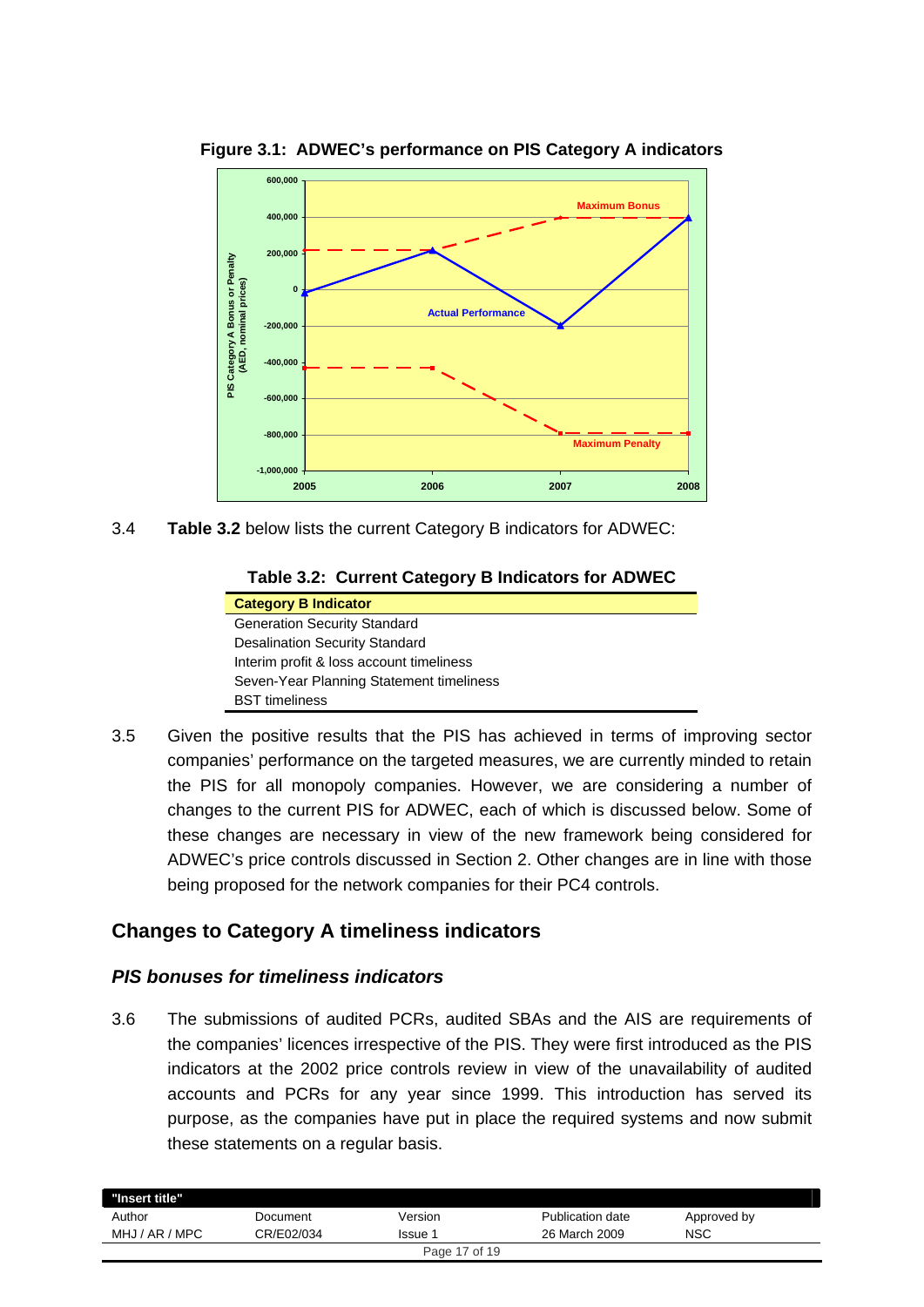- 3.7 The First Consultation Paper therefore raised the issue of whether the bonuses should continue to be available simply for meeting a licence requirement. The paper suggested that the PIS bonuses for one or more of the timeliness indicators should be removed so that only a penalty for delayed submission should apply.
- 3.8 In view of the responses received from the network companies, the Bureau considers that the Category A indicator for AIS timeliness is a relatively new addition to the PIS (introduced at the last price control review) and hence can be continued with bonuses for sometime to incentivise further improvement in the required systems. In contrast, the audited PCRs and SBAs have been licence requirement since 1999 and the relevant Category A indicators were introduced at the 2002 price control review.
- 3.9 In view of the above, the Bureau believes that PIS bonuses for Category A timeliness indicators for audited SBAs and audited PCRs should be removed, but retained for the AIS, for ADWEC (as well as the network companies).

| <b>Category A indicator</b>   | <b>Current arrangement</b> | <b>First Consultation Paper</b> | <b>Bureau's current thinking</b> |
|-------------------------------|----------------------------|---------------------------------|----------------------------------|
| <b>Audited SBA timeliness</b> | Both bonus / penalty       | Only penalty                    | Only penalty                     |
| <b>Audited PCR timeliness</b> | Both bonus / penalty       | Only penalty                    | Only penalty                     |
| AIS timeliness                | Both bonus / penalty       | Only penalty                    | Both bonus / penalty             |
|                               |                            |                                 |                                  |

**Table 3.3: PIS bonuses for Category A timeliness indicators** 

Notes: SBAs = Separate Business Accounts: PCR = Price Control Return: AIS = Annual Information Submission

#### *PIS target dates for timeliness indicators*

- 3.10 At present, audited PCRs, audited SBAs and the AIS are required to be submitted by 31 March, 30 June and 30 September of each year, respectively. The First Consultation Paper proposed changing the target dates of both PCRs and SBAs to a common date (30 April). This was in view of similar contents and similar work requirements of the two submissions, and to avoid differences between them due to different preparation dates. Having a common target date would also help address distribution companies' concern about the effect of delays in ADWEC finalising the BST exceptional charges for the prior year on the ability of other companies to meet the March deadline for the PCRs. This new target date (30 April) would also be consistent with the audited accounts requirements of the UAE Commercial Companies Law No.(8) of 1984 for the companies. The paper also proposed that the target date for the AIS be changed to 31 October, to address the licensees' concerns that the present submission date (30 September) falls too close to the main holiday period.
- 3.11 The respondents to the First Consultation Paper were generally supportive of the indicated changes to the PIS target dates. The Bureau is therefore currently minded

| "Insert title" |            |         |                  |             |  |
|----------------|------------|---------|------------------|-------------|--|
| Author         | Document   | Version | Publication date | Approved by |  |
| MHJ / AR / MPC | CR/E02/034 | Issue 1 | 26 March 2009    | <b>NSC</b>  |  |
| Page 18 of 19  |            |         |                  |             |  |